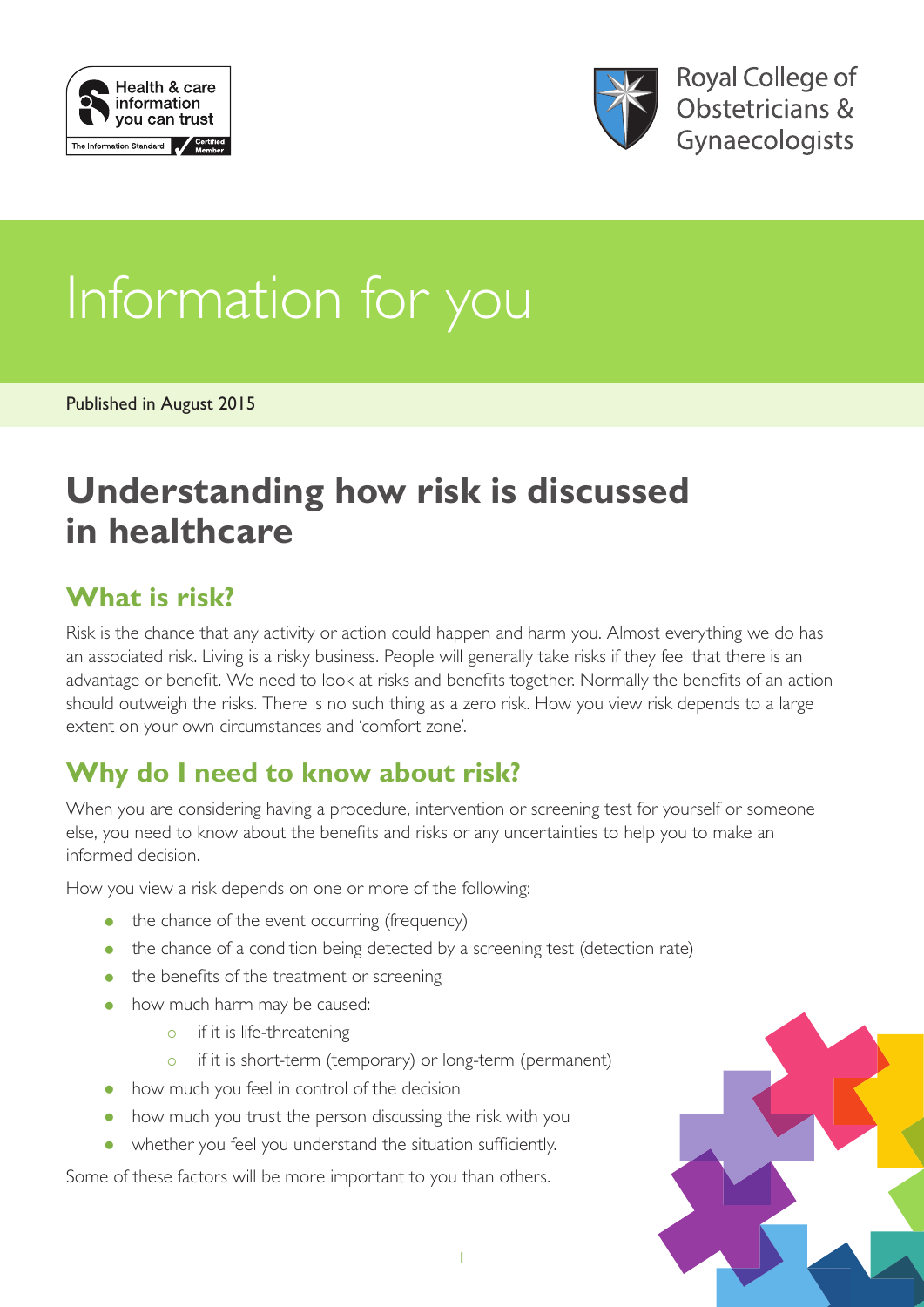#### **How is risk discussed?**

Healthcare professionals use research evidence to describe the chance of an event occurring in the context of an entire population. So your healthcare professional can tell you one woman in nine (1 in 9) will develop breast cancer. What they cannot tell you is whether the 'one' woman who develops breast cancer will be you.

If you have a screening test for a particular condition or disease, the results tell you if you are at 'high risk' or 'low risk' for that condition or disease. For example, if you are pregnant you will be routinely offered a screening test for Down syndrome. The results of this test will show if your unborn baby has a 'high risk' or a 'low risk' of having Down syndrome. A high-risk result does not mean that your unborn baby definitely has Down syndrome. It means that the risk of Down syndrome is more than 1 in 250 (of 250 pregnant women, more than one woman has an unborn baby with Down syndrome). In this situation, you would be offered a further test to find out if your unborn baby is one of the babies with Down syndrome.

Even if you have a low-risk result, there is a chance that your unborn baby may have Down syndrome but it may be helpful to know that the chance is small.

Risk can be given as numbers or words, or both. This table below shows how risk should be described in healthcare:

| <b>Risk table</b>                                              |                       |                               |
|----------------------------------------------------------------|-----------------------|-------------------------------|
| Verbal description <sup>a</sup>                                | <b>Risk</b>           | Risk description <sup>b</sup> |
| Very common                                                    | lin I to I in 10      | A person in family            |
| Common                                                         | I in 10 to I in 100   | A person in street            |
| Uncommon                                                       | I in 100 to I in 1000 | A person in village           |
| Rare                                                           | in 1000 to 1 in 10000 | A person in small town        |
| Very rare                                                      | Less than I in 10000  | A person in large town        |
| <sup>a</sup> EU-assigned frequency                             |                       |                               |
| $\mathbf{v}$ Unit in which one adverse event would be expected |                       |                               |

People's views of the descriptions of 'very rare' or 'common' regarding harm or satisfaction vary greatly concerning health care. Your concerns, anxieties and fears about the present and the future are very personal and may affect how you view risk. Some people find it is more useful to discuss risk using numbers or pictures rather than words.

#### **How is risk presented in everyday life?**

Health risks are talked about every day – sometimes well, sometimes poorly.

Often it can be difficult to sort out the real facts of a matter. Take, for example, the confusion over the1995 'pill scare'. Scientists reported that some oral contraceptives doubled the risk of thromboembolism (a blood clot) compared with other oral contraceptives. To say that something 'doubles' sounds a huge amount. What the initial report did not mention, however, was that the risks were only  $\mid$  in 6000 to start with – which is 'rare'. The new risk – 1 in 3000 (or 2 in 6000) – is still rare. In addition, the increased risk of death was only about one person in a million. The risk had not been put into context and a result there was panic in the media and among the public.

Sometimes percentages are used when the overall numbers are very small indeed. It is very important that the facts are explained in a meaningful way.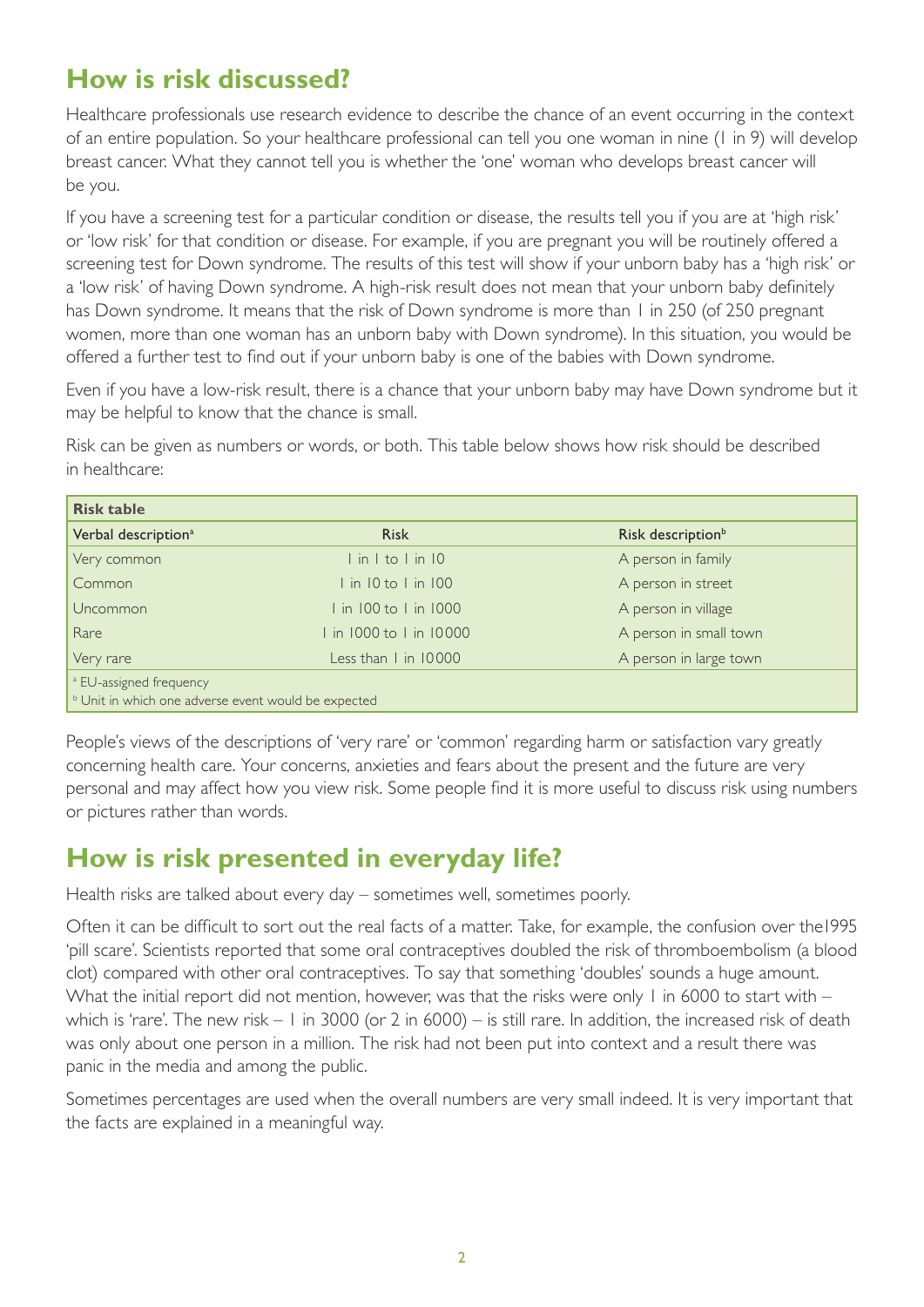#### **What are the best ways for risk to be explained?**

Good communication between you and your healthcare professional promotes a trusting relationship and brings greater satisfaction to you both. It also helps you to take more responsibility for decisions about your own health care.

When explaining risk healthcare professionals should:

- involve you fully
- give you the opportunity to have someone with you (such as a friend, partner or relative)
- know and understand your circumstances and how this could affect you personally
- describe the risk in different ways; for example, 'your risk of breast cancer is 1 in 9 or your chance of never getting breast cancer is 8 in 9'
- give you correct and up-to-date information
- give you information that is relevant to you
- be honest, frank and open
- speak clearly
- have empathy
- listen to your concerns
- give you an opportunity to ask questions
- give you time
- provide sources of information such as leaflets or websites
- check that you have fully understood

... and on your part, you should:

- say if you don't understand
- ask if you want information presented in a different way
- say if you need more time.

Your healthcare professional may explain the information in a number of different ways, such as pictures, graphs and other tools to help you make a decision. These help to ensure a better understanding.

## **Making a decision**



http://www.advancingqualityalliance.nhs.uk/SDM/